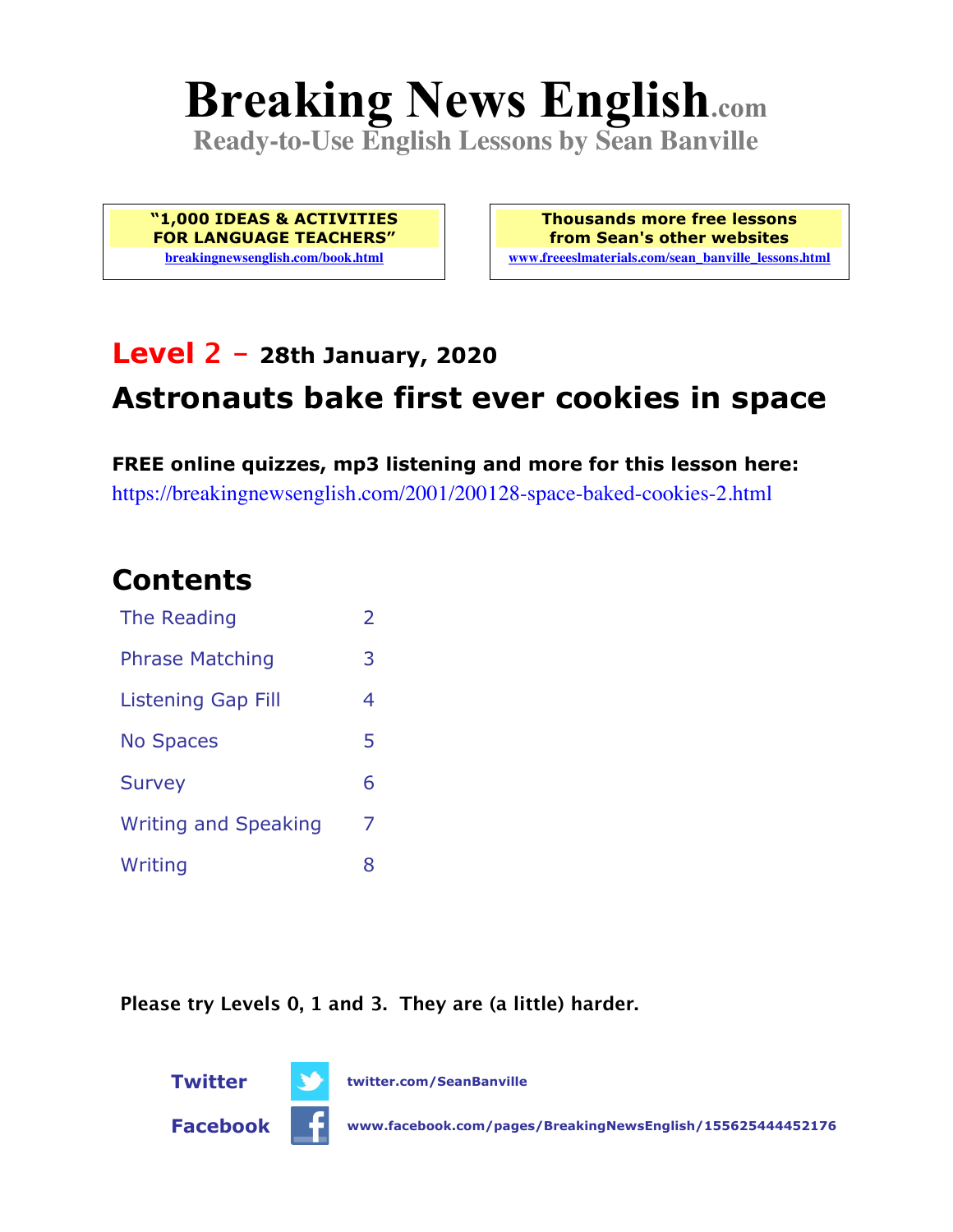#### **THE READING**

From https://breakingnewsenglish.com/2001/200128-space-baked-cookies-2.html

Cooking has reached new heights. Astronauts on the International Space Station have made the first space-baked cookies. They said the chocolate chip cookies looked out of this world. The cookies are the very first kind of food to be baked in space from raw ingredients. Space food is usually made on Earth. It is dehydrated or pre-packaged and then heated or warmed up on the space station. Eating freshly baked food will make astronauts happy. It will be a nice reminder of home. This will be important for astronauts going to the moon or on the long journey to Mars.

Baking the cookies was not as straightforward as the astronauts thought it would be. Cookies take about 20 minutes to bake in an oven heated to 150 degrees. That was not long enough in space. The first cookie came out undercooked. It was more raw dough than cookie. The space bakers turned up the oven's temperature and baked the dough for longer. The fifth cookie they made took 130 minutes to bake. The big question is - how did they taste? No one knows yet. The space-baked cookies are in a laboratory in Texas. Scientists will test them to see if they are safe to eat.

Sources: https://www.**independent.co.uk**/life-style/gadgets-and-tech/news/nasa-astronauts-cookies-spaceiss-international-baking-a9300126.html https://**phys.org**/news/2020-01-space-baked-cookies-hours-experimental-oven.html https://www.**cnet.com**/news/first-chocolate-chip-cookies-baked-in-space-have-to-be-vetted-forsafety/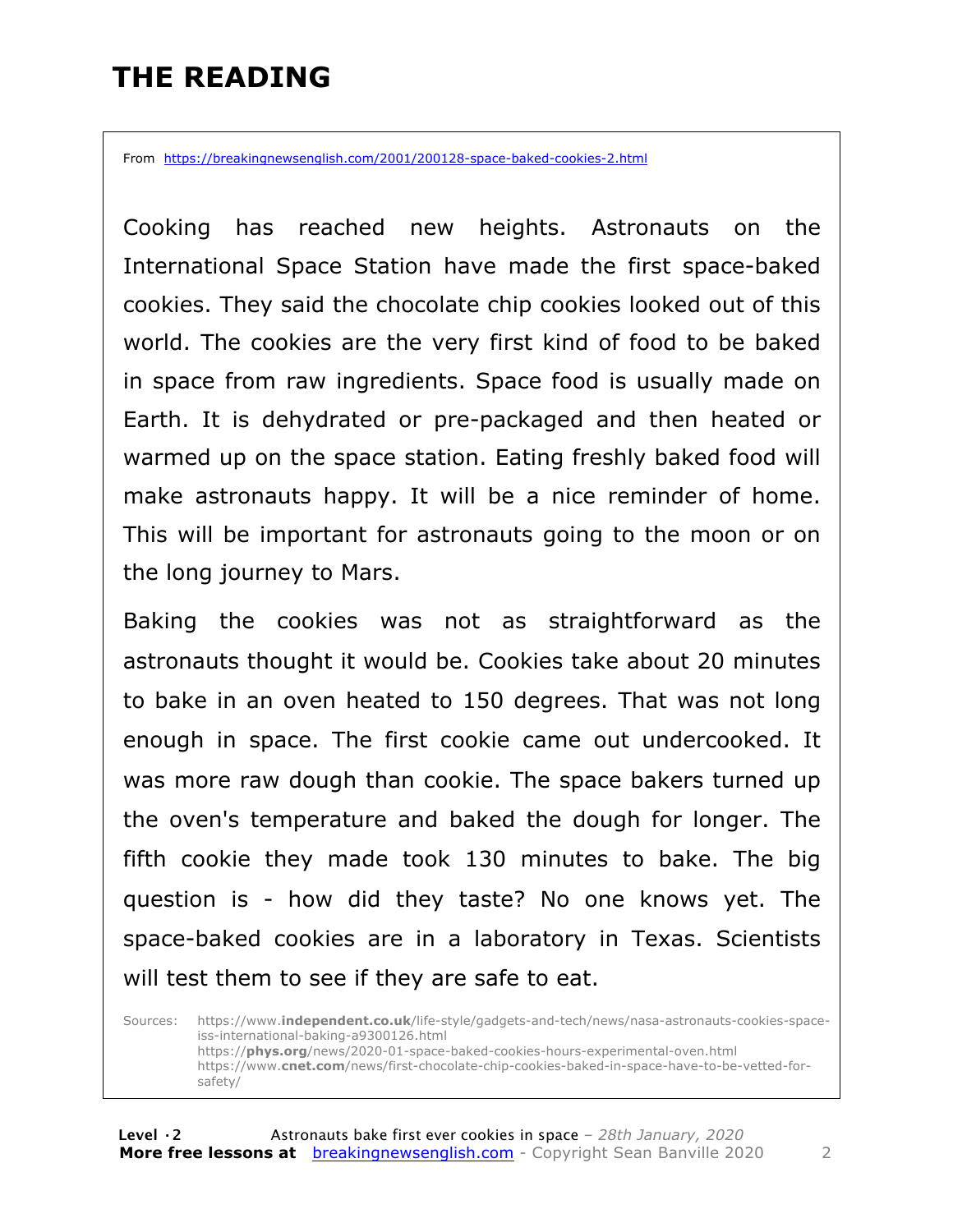## **PHRASE MATCHING**

From https://breakingnewsenglish.com/2001/200128-space-baked-cookies-2.html

#### **PARAGRAPH ONE:**

| 1. Cooking has reached new           |    | a. baked food        |
|--------------------------------------|----|----------------------|
| 2. the chocolate chip cookies looked |    | b. for astronauts    |
| 3. It is dehydrated                  |    | c. out of this world |
| 4. heated or                         |    | d. to Mars           |
| 5. Eating freshly                    |    | e. or pre-packaged   |
| 6. It will be a nice reminder        | f. | heights              |
| 7. This will be important            |    | g. of home           |
| 8. on the long journey               |    | h. warmed up         |
|                                      |    |                      |

#### **PARAGRAPH TWO:**

| 1. Baking the cookies was not  |    | a. to 150 degrees      |
|--------------------------------|----|------------------------|
| 2. bake in an oven heated      |    | b. to eat              |
| 3. It was more raw dough       |    | c. for longer          |
| 4. bakers turned up the oven's |    | d. them                |
| 5. baked the dough             |    | e. as straightforward  |
| 6. The space-baked cookies     | f. | than cookie            |
| 7. Scientists will test        |    | g. temperature         |
| 8. see if they are safe        |    | h. are in a laboratory |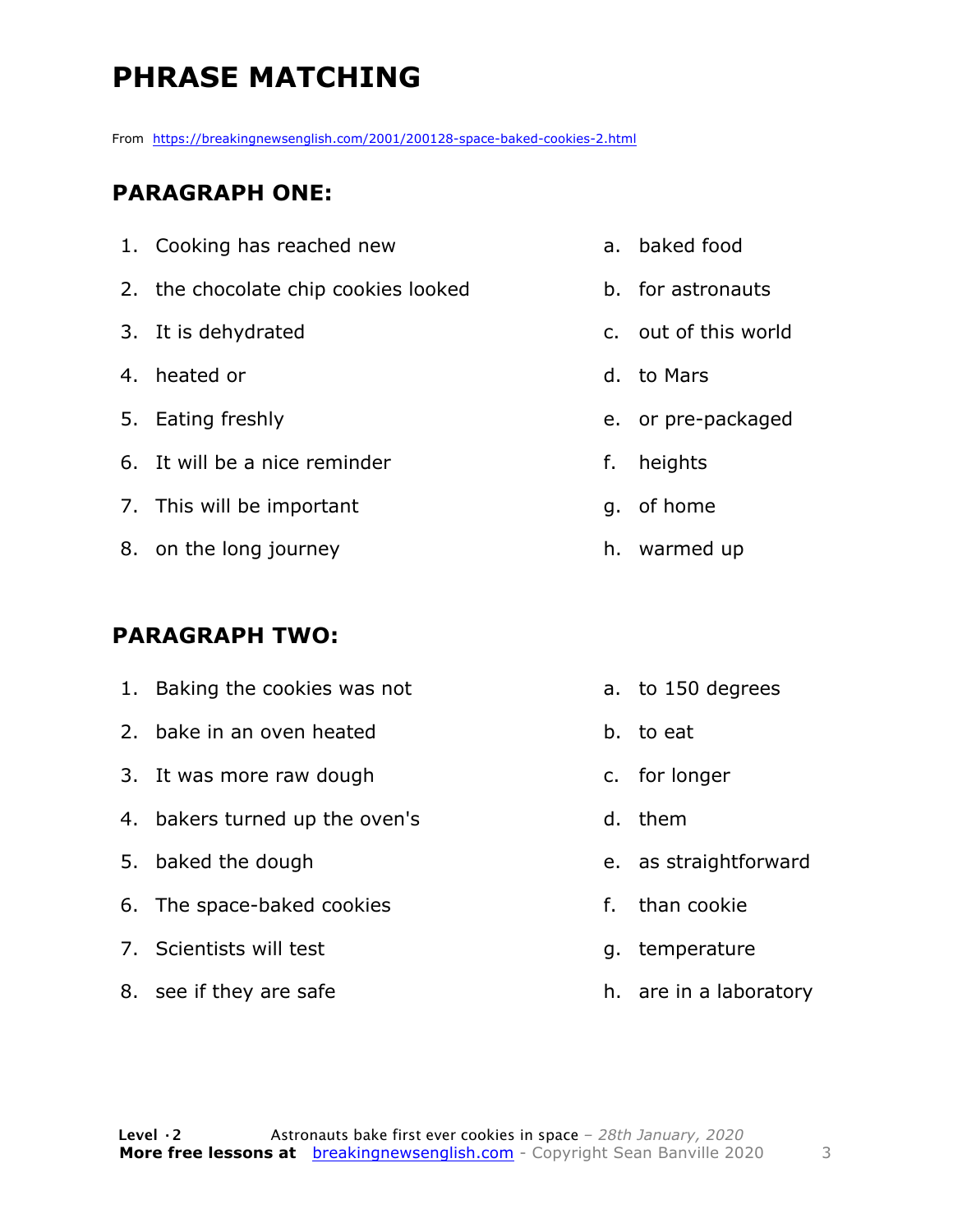#### **LISTEN AND FILL IN THE GAPS**

From https://breakingnewsenglish.com/2001/200128-space-baked-cookies-2.html

Cooking has (1) \_\_\_\_\_\_\_\_\_\_\_\_\_\_\_\_\_\_\_\_\_\_\_. Astronauts on the International Space Station have made the first space-baked cookies. They said (2) \_\_\_\_\_\_\_\_\_\_\_\_\_\_\_\_\_\_\_ cookies looked out of this world. The cookies are the (3) \_\_\_\_\_\_\_\_\_\_\_\_\_\_\_\_\_\_\_ of food to be baked in space from raw ingredients. Space food is usually made on Earth. (4) **Earth.** (4) **on Earth.** (5) **on Earth.** (5) **on Earth.** (5) **on**  $\alpha$  pre-packaged and then heated or warmed up on the space station. Eating (5) \_\_\_\_\_\_\_\_\_\_\_\_\_\_\_\_\_\_\_ will make astronauts happy. It will be a nice reminder of home. This will be important for astronauts going to the moon or on  $(6)$  \_\_\_\_\_\_\_\_\_\_\_\_\_\_\_\_\_\_\_\_\_\_\_\_\_\_\_\_\_\_\_ to Mars.

Baking the cookies was not (7) \_\_\_\_\_\_\_\_\_\_\_\_\_\_\_\_\_\_\_\_\_\_\_\_ the astronauts thought it would be. Cookies take about 20 minutes to bake in an (8) \_\_\_\_\_\_\_\_\_\_\_\_\_\_\_\_\_\_\_ 150 degrees. That was not long enough in space. The first cookie (9) \_\_\_\_\_\_\_\_\_\_\_\_\_\_\_\_\_\_\_\_\_\_\_. It was more raw dough than cookie. The space bakers turned up the oven's temperature and (10) example the same for longer. The fifth cookie they made took 130 minutes to bake. (11) \_\_\_\_\_\_\_\_\_\_\_\_\_\_\_\_\_\_\_ is - how did they taste? No one knows yet. The space-baked cookies are in a laboratory in Texas. Scientists will test (12) \_\_\_\_\_\_\_\_\_\_\_\_\_\_\_\_\_\_\_ if they are safe to eat.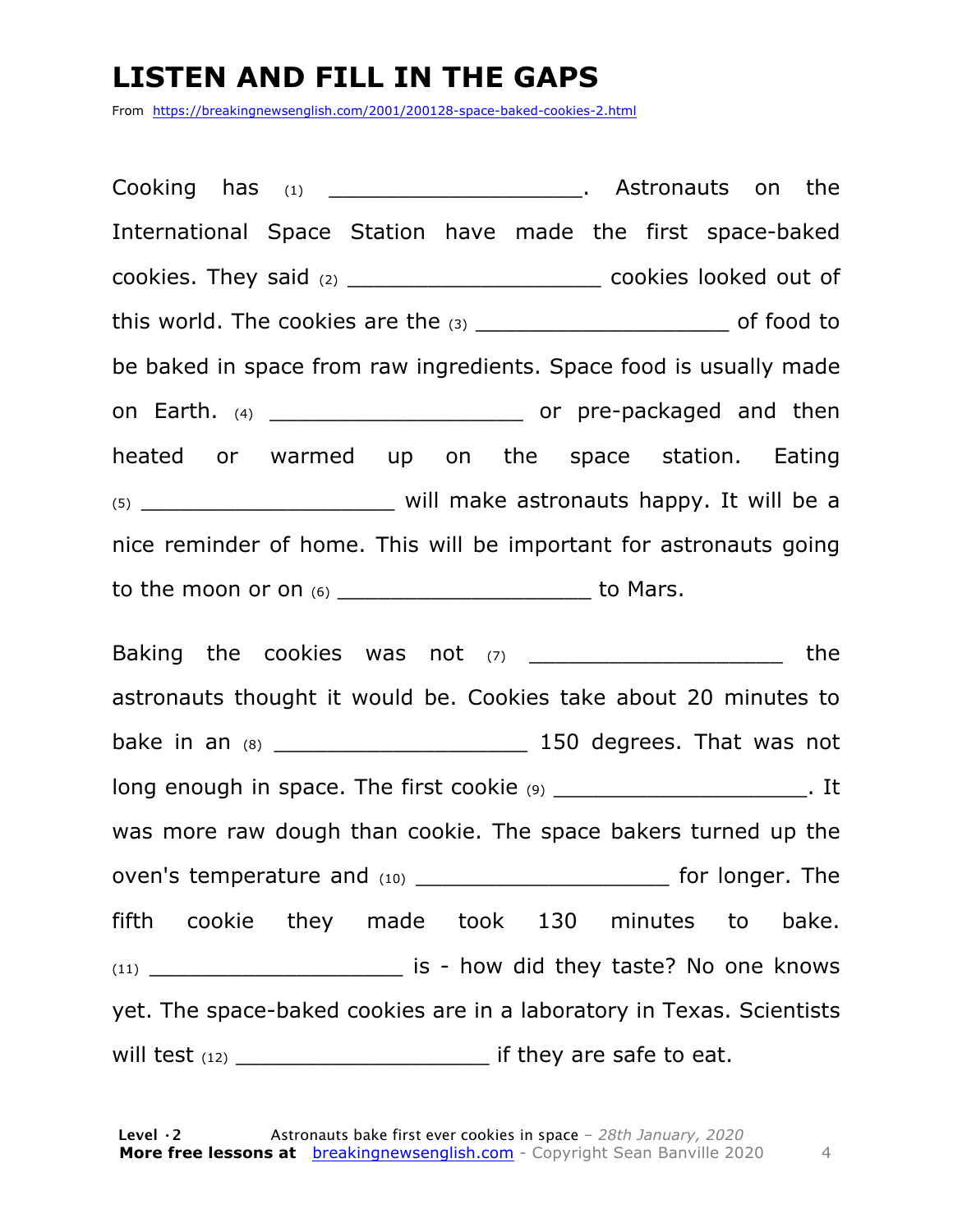# **PUT A SLASH ( / )WHERE THE SPACES ARE**

From https://breakingnewsenglish.com/2001/200128-space-baked-cookies-2.html

Cookinghasreachednewheights.AstronautsontheInternationalSpac eStationhavemadethefirstspace-bakedcookies.Theysaidthechocol atechipcookieslookedoutofthisworld.Thecookiesaretheveryfirstkind offoodtobebakedinspacefromrawingredients.Spacefoodisusuallym adeonEarth.Itisdehydratedorpre-packagedandthenheatedorwarme duponthespacestation.Eatingfreshlybakedfoodwillmakeastronauts happy.Itwillbeanicereminderofhome.Thiswillbeimportantforastrona utsgoingtothemoonoronthelongjourneytoMars.Bakingthecookiesw asnotasstraightforwardastheastronautsthoughtitwouldbe.Cookiest akeabout20minutestobakeinanovenheatedto150degrees.Thatwas notlongenoughinspace.Thefirstcookiecameoutundercooked.Itwas morerawdoughthancookie.Thespacebakersturneduptheoven'stem peratureandbakedthedoughforlonger.Thefifthcookietheymadetook 130minutestobake.Thebigquestionis-howdidtheytaste?Noonekno wsyet.Thespace-bakedcookiesareinalaboratoryinTexas.Scientistsw illtestthemtoseeiftheyaresafetoeat.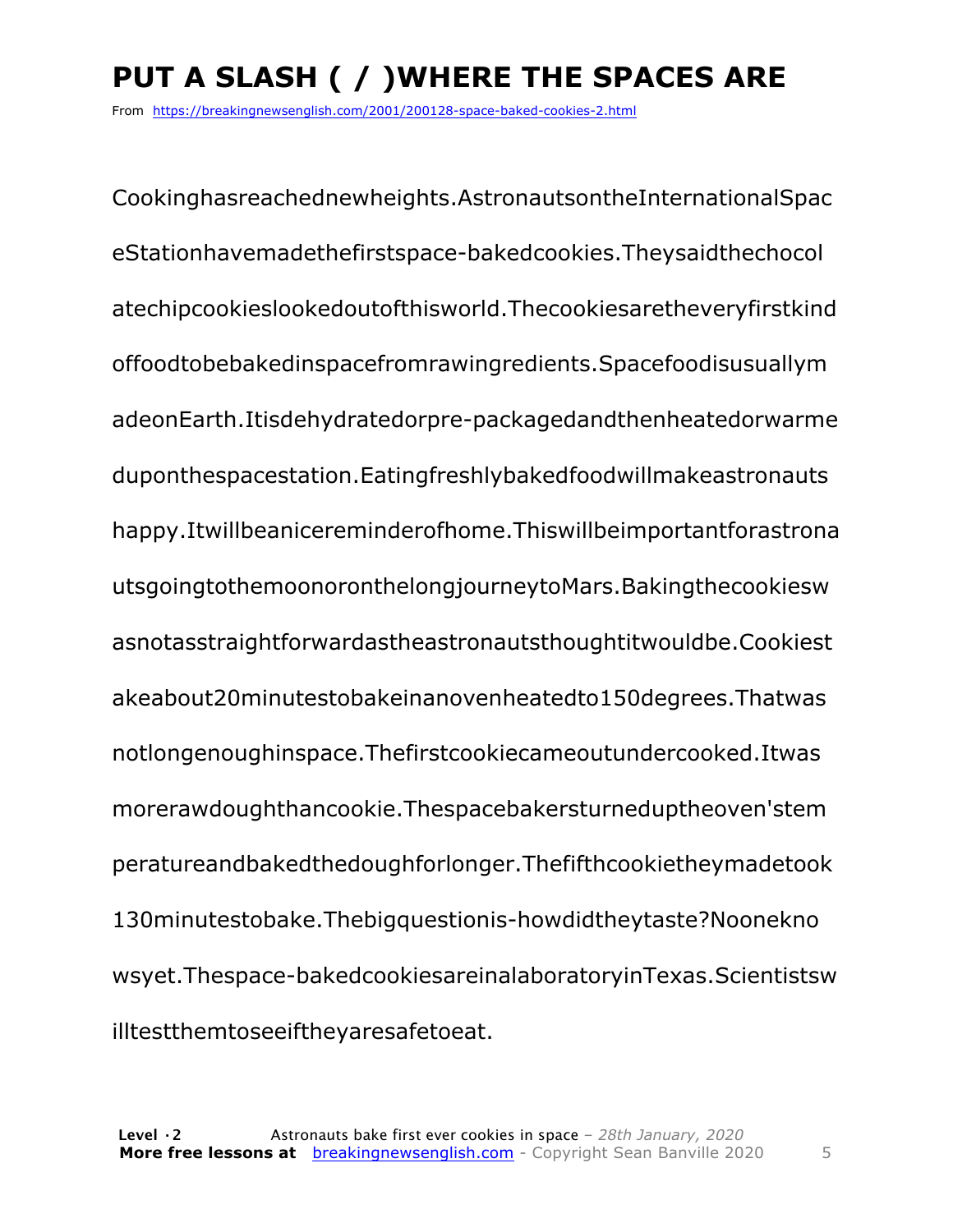## **COOKIES SURVEY**

From https://breakingnewsenglish.com/2001/200128-space-baked-cookies-4.html

Write five GOOD questions about cookies in the table. Do this in pairs. Each student must write the questions on his / her own paper.

When you have finished, interview other students. Write down their answers.

|      | STUDENT 1 | STUDENT 2 | STUDENT 3 |
|------|-----------|-----------|-----------|
| Q.1. |           |           |           |
| Q.2. |           |           |           |
| Q.3. |           |           |           |
| Q.4. |           |           |           |
| Q.5. |           |           |           |

- Now return to your original partner and share and talk about what you found out. Change partners often.
- Make mini-presentations to other groups on your findings.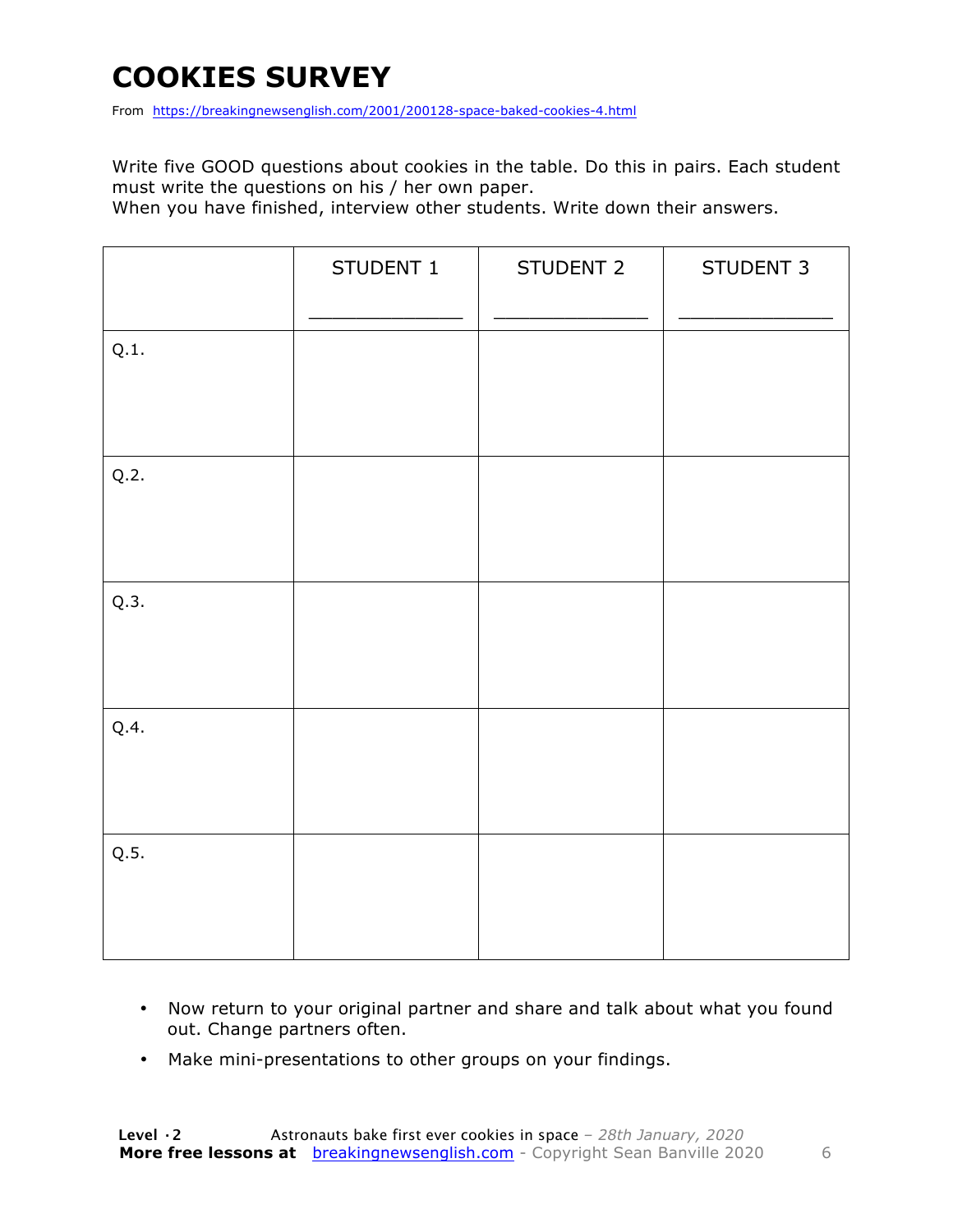#### **WRITE QUESTIONS & ASK YOUR PARTNER(S)**

Student A: Do not show these to your speaking partner(s).

| a) |  |  |
|----|--|--|
| b) |  |  |
| c) |  |  |
| d) |  |  |
| e) |  |  |
| f) |  |  |
|    |  |  |

*Astronauts bake first ever cookies in space – 28th January, 2020* More free lessons at breakingnewsenglish.com

#### **WRITE QUESTIONS & ASK YOUR PARTNER(S)**

-----------------------------------------------------------------------------

Student B: Do not show these to your speaking partner(s).

| a) |  |  |
|----|--|--|
| b) |  |  |
| c) |  |  |
| d) |  |  |
| e) |  |  |
| f) |  |  |
|    |  |  |